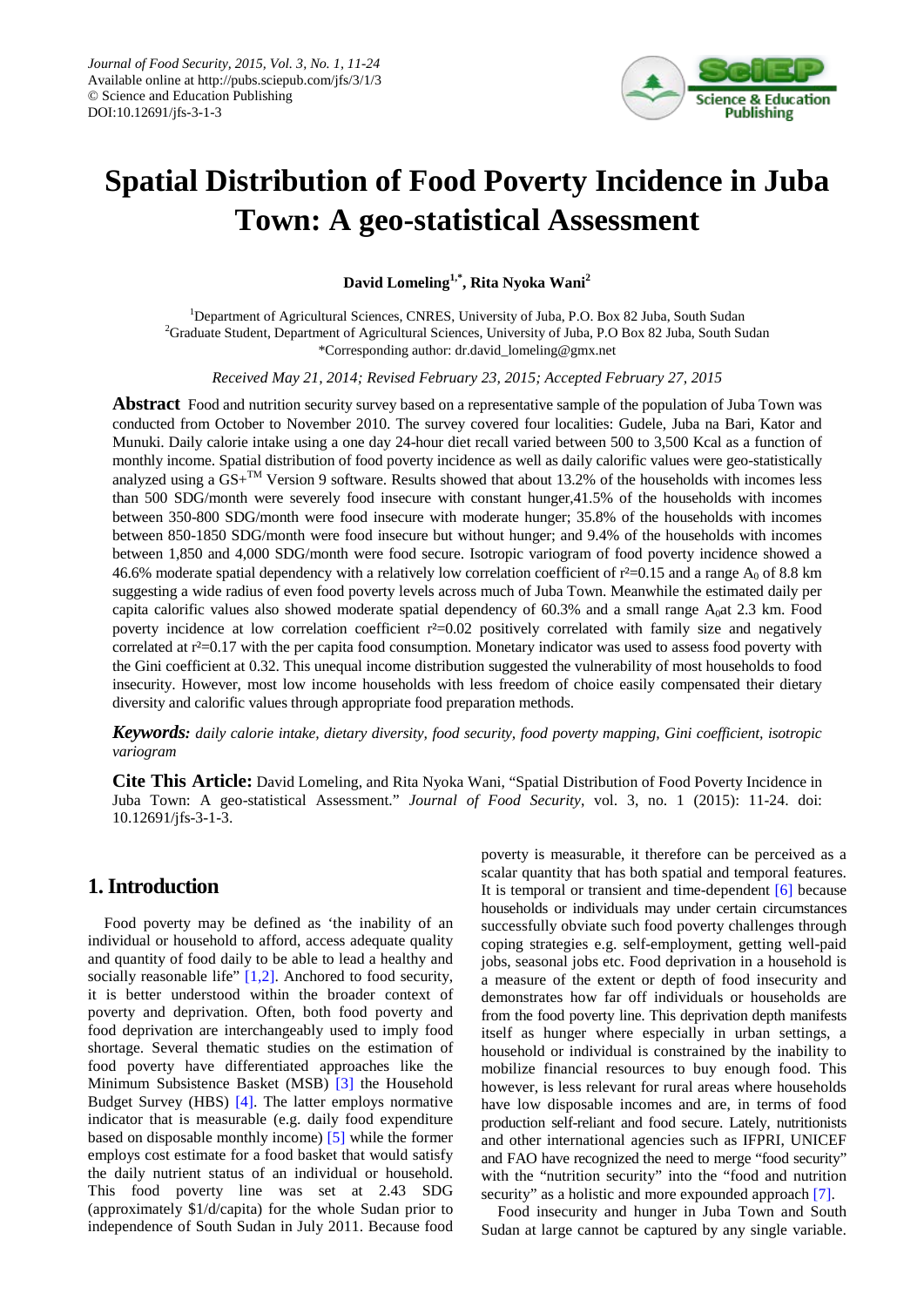The main food security variables identified by [\[8\]](#page-12-6) are in context similar to those that occur in South Sudan: massive population pressure as a result of Internal Displaced Persons (IDPs) migrating from other states to Juba Town, intrinsic poverty due to decades of war, structural and distributional inadequacies between production and consumption areas, less coherent government policies, inability to compensate for shocks during inadequate food supplies, social insecurity and political instability.

In South Sudan however, no studies have ever been conducted to assess the Recommended Dietary Allowance (RDA) for all age groups and its influence on body weight and height. Unpublished reports reveal that most South Sudanese males before the 20 year long civil war were on average above 1.80 m while for females this was 1.70 m. Implications of the serious food and nutrition insecurity during and after the 20-year civil war suggest a 5-10% reduction in height of most adult South Sudanese. Equally, other studies of the [\[9\]W](#page-12-7)FP on food and nutrition insecurity in South Sudan according to MUAC revealed a 20% acute malnutrition among 15 to 49-year old nonpregnant women, 20% acute malnutrition among 6-59 months old children.

Measuring household food insecurity and deprivation is in itself necessary to be able to assess the extent of experiential hunger and the implications on health and welfare of household or society. However, inherent errors on food security measurement as reported by [\[10\]](#page-12-8) often occur, especially when using the gross productionpurchase-depletion approach of food stocks in a household as a function of time during a 24-hour recall. Other methods of food security measurement include anthropometric methods [\[11\]](#page-12-9) or using asset ownership, household size and dependency ratio [\[12\].](#page-12-10)

Conducting a 24-hour recall of intra-household food and nutrition security in Juba Town and South Sudan at large can be a difficult task as this requires comprehensive identification and decomposition of influencing factors, e.g. multiple sources of income among adults in a household, maturation and age variations of household members; individual food preferences and distributional differences, socio-cultural perceptions coupled with child and gender discrimination (*common house wife practice had it that special meat or fish dishes was served exclusively for the husband with house wife and small children sharing the left-over*). Most of the questionnaires used to measure food and nutrition security are carried out for certain adult individuals and often do not reflect the overall food access level of a household including children [\[12\].](#page-12-10) The question of assessing food security and hunger requires integrating both objective and subjective indicators that are measurable in time. Objectively, limited financial resources of a household constrain food access, subjectively, though hunger is experiential and can only be expressed by a person feeling it. [\[13\]](#page-12-11) used the concept of continuum food security for meaningful separation and scaling at both household and individual level as:

*i) Food secure* — Households that show no or minimal evidence of food insecurity.

*ii) Food insecure without hunger* — Food insecurity is evident. But household members show concern about food quantity, quality, supply and management.

*iii*) *Food insecure with hunger (moderate)* — Food intake for adults is reduced to an extent that adults have repeated experiences and sensation of hunger.

*iv)Food insecure with hunger (severe)* — Most households with children have reduced the children's food intake to an extent that children have experienced hunger. Adults in households with and without children often have extensive reductions in food intake.

Between 2010 and 2011, with about 25%t growth rate, South Sudan had one of the fastest economies in the region. It´s GDP stood at \$1,500 per capita. However, the oil shut down in July 2012 witnessed a slump in growth setting off inflation to a staggering 71%. Despite suchhigh growth rates, over 51% of the population of South Sudan still lives below the poverty line [\[14\].](#page-12-12)

Several studies on food poverty have focused on intraand inter-sectoral decomposition, meaning changes in food poverty within specific sectors of the society in time [\[15\],](#page-12-13) or the growth and inequality decomposition due to economic growth or income changes of households [\[16,17\].](#page-12-14) Socio-economic factors play significant roles in expounding food poverty incidences at both the household and community levels of people living in especially economically disadvantaged areas of Juba Town.

Analogous to the mathematical formula for Poverty Incidence or Poverty Rate,  $P_0$  used by  $[18]$ , the FPI here may be referred to as the amount of money per capita/day required to purchase sufficient food for healthy living. In simple terms, it is refers to the total amount of money required by a certain number of persons per household to be able to purchase enough food as compared to the nationally accepted Food Poverty Line, FPL of 2.43 SDG as:

$$
FPI = MI - \sum \left[ \frac{Total_{exp}}{N} \right] < y \tag{1}
$$

where,  $y =$  the food poverty line FPI = Food Poverty Incidence

 $MI =$ Monthly Income in SDG

 $N =$  Number of persons per household

Totalexp = Other Total monthly expenses (*e.g. school fees, clothing, loans etc*.)

## **1.1. Food Poverty Measuring and Mapping Approaches**

Juba Town´s consistent food and nutrition insecurity can be better understood within the context of the number of households living below the food poverty line and unable to consume the daily required calorie intake. For most low income households, this is enforced deprivation as they do not possess the financial resources to afford good nutrition. Equally, high income households that are food secure experience voluntary deprivation as they can freely make choices on nutrition insecure food items. Recent studies in developing and low income countries revealed that under-nutrition due to food deprivation led to stunted growth in 50% of under five-year old children in India [\[19\].](#page-12-16)

In this paper, we approach the estimation of food poverty line directly from the daily per capita food expenditure using a household´s family size as reference. Food poverty lines derived with this approach demonstrate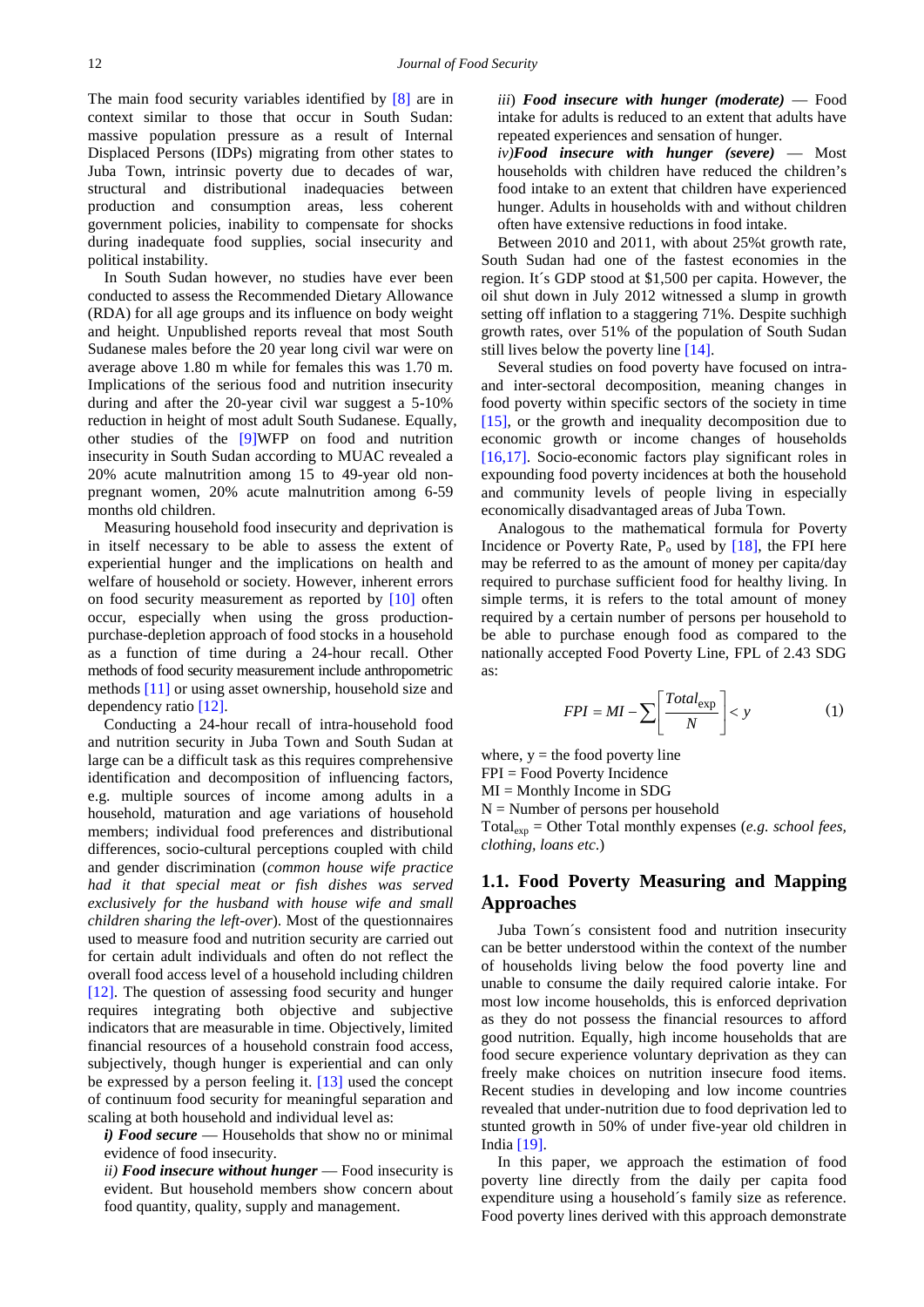that persons or households with specific daily per capita food expenditures, regardless of their monthly incomes may be described as food secure or insecure. This paper used the major pillars of food security: *affordability, availability quality and safety* with a few selected indicators adopted in GFSI frame work. On affordability, (*the daily per capita food expenditure*); availability, (*sufficiency in food supply*); quality and safety, (*dietary diversification and nutritional standards*).

The main objective for conducting this research was primarily to:

assess the spatial distribution on food security situation and, find the inter-linkages between monthly income and daily per capita calorie intake of households in the four localities.

# **2. Methodology**

## **2.1. Study Area**

The survey was conducted in four residential areas of Gudele, Juba na Bari, Kator and Munuki of greater Juba Town. The four residential areas with an approximate population of about 40,000 inhabitants, one-tenth of the total population of people currently resident in Juba Town. The geo-reference zero-point for all measured points was set in Kator residential area, close to St. Theresa´s Cathedral. From Kator, the geo-referenced positions and proximities of households in the residential areas of Gudele and Munuki were between 6-12km and between 1- 4 km for Juba Na Bari.

Unpublished survey shows the presence of a strong working class mainly government employees and selfemployed business persons in the informal sector especially in Gudele, and Munuki. Juba na Bari and Kator are old established localities. The former predominantly a business centre with many government institutions and whole sale markets, while the latter more of low income households.

Research survey as in [Table 1,](#page-2-0) on 63 households was conducted on the 14-21st October 2010 in 18 householdsat Kator residential area, then followed on 22- 28th November by Juba na Bari which presumed to be one of the affluent areas of JubaTown. The survey was further conducted on 14-20th on 16 households in Munuki and lastly on the 22-27th November 2010 on 14 households in Gudele residential areas. A Garmin etrex, (Garmin Ltd, USA) a geo-referencing device was used to enter the coordinates and locations of the various households starting from Kator locality. The entered and georeferenced data were later used as input data for geostatistical analysis.

**Table 1. Numbers of respondents in the different residential areas of Juba Town in 2010**

<span id="page-2-0"></span>

| Residential Area | Number of respondents | Interview date |
|------------------|-----------------------|----------------|
| Kator            | 18                    | 14-21 October  |
| Juba na Bari     | 15                    | 22-28October   |
| Munuki           | 16                    | 14-20November  |
| Gudele           | 14                    | 22-27 November |

## **3.2.1. Data Design, Collection and Sampling**

The main tool for data collection was the structured household-based questionnaires and done through the "*in-* *depth key informant interviews*" with the various respondents in the different residential areas of Juba na Bari, Kator, Gudele and Munuki.

This tool ensured that all respondents were given the same set of questions and their responses expected to be free and honest. Questions that seemed to infringe on one´s own personal ego and self-esteem in terms of monthly incomes or number of dependents were reframed. The questionnaires were administered to household income/wage earners or their spouses and the responses expected to reflect the true individual or family situation, although this is often subject to errors and biase[s \[20\].](#page-12-17)

The target groups comprised of people with varying professions in both public and private sectors and also took account of gender peculiarities. In all the residential areas, a total of 63 respondents answered to the questionnaires. A total survey was conducted randomly in 36 households in Juba town with Gudele10, Kator 13, and Juba Na Bari 13. Given the magnitude of the question on average 4-5households were asked about their livelihoods.

The questionnaires in the survey above all focused on job/profession, net income, daily food expenditure and other household expenses. A 24-hour recall for each household [\(Table 2\)](#page-2-1) was conducted on the daily eating habits and number of meals per day, number of days per week for meat, vegetable, fruit and salad consumption. The interviews to study the standard of living in relation to food poverty in Juba Town were randomly conducted and limited to one person/house. The survey was done as from October to December in 2010.

**Table 2. The food security level and indicators of households in four localities of Juba Town**

<span id="page-2-1"></span>

| ivlainics vi Juva-Lowii                     |                                                                                                                                                                                                                                                           |                                   |  |  |  |  |  |
|---------------------------------------------|-----------------------------------------------------------------------------------------------------------------------------------------------------------------------------------------------------------------------------------------------------------|-----------------------------------|--|--|--|--|--|
| Food<br>security<br>level                   | Dietary and nutrition indicator                                                                                                                                                                                                                           | <b>Estimated</b><br>meals per day |  |  |  |  |  |
| Food secure                                 | Households that<br>show<br>no<br>$\alpha$<br>minimal evidence of food insecurity                                                                                                                                                                          | 3                                 |  |  |  |  |  |
| Food<br>insecure<br>without<br>hunger       | insecurity is evident.<br>Food<br>However, household members show<br>food<br>about<br>quantity,<br>concern<br>quality, supply and sustenance                                                                                                              | $2 \text{ to } 3$                 |  |  |  |  |  |
| Food<br>insecure with<br>moderate<br>hunger | Food intake for adults is reduced to<br>an extent that adults have repeated<br>sensation of<br>experiences<br>and<br>hunger. Strong hunger sensation in<br>children                                                                                       | $1$ to $2$                        |  |  |  |  |  |
| Food<br>insecure with<br>hunger             | Most households with children have<br>reduced the children's food intake<br>an extent that children have<br>to<br>experienced hunger. Adults<br>in<br>households<br>with<br>and<br>without<br>children often have extensive<br>reductions in food intake. | $0$ to $1$                        |  |  |  |  |  |

## **2.2. Data Analysis and Evaluation**

Qualitative data was organized into relevant themes: net monthly incomes, net monthly debt increment, family size, types of foods consumed per week, food cost per day, food expenses per capita per day (*poverty index*), other demands and loans. For interpretation, the data were entered onto a MS Excel spreadsheet and thematic-based graphs generated. The analyzed and evaluated thematic data was used to make inferences on possible causal relationships between two chosen variables, e.g. between food expenses and family size.

Food Poverty Incidence FPI, may be described as a "composite index measuring food deprivations in the four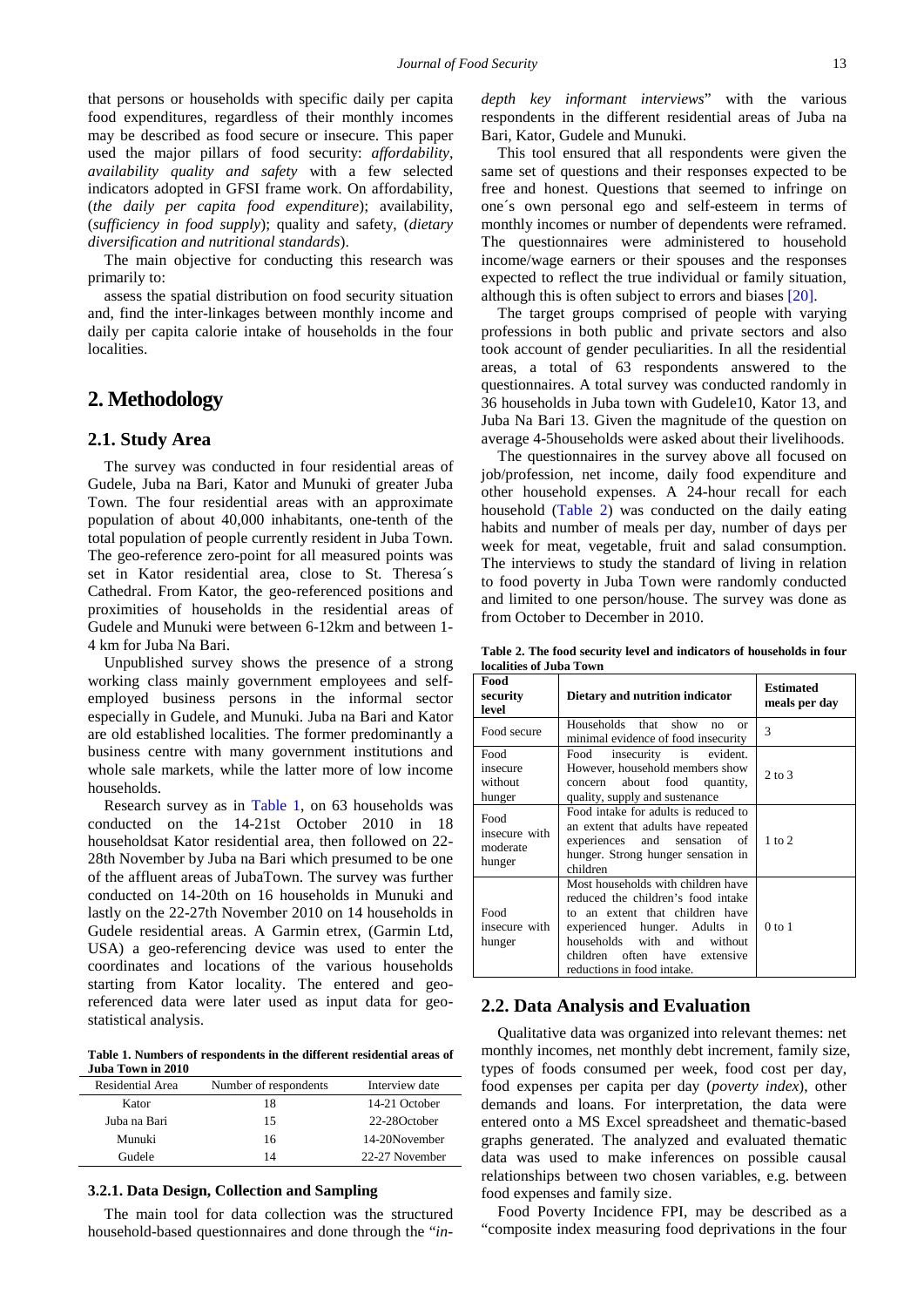basic dimensions— affordability, availability, accessibility, and usability for a healthy and decent standard of living". This, however, in South Sudanese context was not the case and other indicators or criteria such as accessibility and affordability to food, education, good sanitary facilities, may best be used to assess the poverty index. Two criteria for the Food Poverty Incidence (FPI), used herein are the: daily food expenditure and calorie intake per capita.

# **2.3. Geo-statistical Mapping**

Geo-statistical software  $GS +^{TM}$  Version 9 (Gamma Design Software, LLC, Plainwell Michigan, USA) was used to quantify the so tropic spatial variability and construct semi-variogram models for the soil cone index. Spherical, exponential, Gaussian and linear variograms were considered. For the studied localities only the exponential and Gaussian models were selected and the best fitting models based on the values of weighted Residual Sums of Squares (RSS), regression coefficient (r²) and relative spatial structure indicator (Nugget/Sill) to indicate the spatial dependency were used.

The experimental semi-variograms were produced using the equation:

$$
\gamma(h) = [12N(h)] \Sigma [z_i - z_{(i+h)}]^2 \tag{2}
$$

Gudel

where  $\gamma(h)$  = semi-variance for interval distance class h;  $z_i$  = measured sample value at point i;

 $z_{(i+h)}$  = measured sample value at point i+h; and

8000

<span id="page-3-0"></span> $N(h) =$  total number of sample couples for the lag interval h.

The exponential and Gaussian isotropic models were the best-fitted models used to characterize the spatial variability in this study. The exponential isotropic model is given here as:

$$
\gamma(h) = C_0 + C \left[ 1 - \exp(-h / A_0) \right] \tag{3}
$$

while the Gaussian isotropic model was given as:

$$
\gamma(h) = C_0 + C[1 - \exp(-h^2 / A_0^2)]
$$
 (4)

where  $\gamma(h)$  = semivariance for interval distance class h; h= lag interval;  $C_0$ = nugget variance  $\geq 0$ ; C = structural variance  $\geq C_0$ , and  $A_0$ = range parameter.

Interpolation was performed using both the ordinary kriging and the Inverse Distance Weighting (IDW) methods. The spatial trend was visualized from contour maps.

# **3. Results and Discussion**

Kator and Munuki showed the highest poverty incidence at between 1.55 to 2.33 [\(Figure 1\)](#page-3-0) and was about 81% of the total population of both localities, while Juba na Bari and Gudele showed poverty incidence between 0.47 to 1.86 and was about 36% of the total population. Poverty levels varied widely from one locality to another within the study area. However, the application of the per household income poverty line showed that all localities of the study area suffer generally from high levels of poverty exceeding 80%.

6000  $> 2.64$  $> 2.48$ Westings (m)  $> 2.33$  $> 2.17$  $> 2.02$ 4000  $> 1.86$  $> 1.71$ Juba na **Ba**i  $> 1.55$  $> 1.40$ Nyakuron  $> 1.24$  $> 1.09$ 2000  $> 0.93$  $> 0.78$  $> 0.62$  $> 0.47$ n  $\bf{0}$ 6000 9000 3000 12000 Northings (m)

Munuki

**Figure 1.** The spatial distribution of poverty incidence of different households in four localities of Juba Town

Spatial analysis of food poverty incidence of the different households using isotropic variogram showed that this had moderate spatial dependency  $(S=48.6\%)$  with low correlation coefficient r<sup>2</sup>=0.15as shown in [Figure 2.](#page-4-0) Spatial dependency is estimated as ratio of nugget to sill with values between 0-25% as strongly spatially dependent, 25-75% as moderately- and over 75% as weakly spatially dependent [\[21\].](#page-12-18) It should be noted, that the degree to which spatial correlation was characterized was dependent on the sampling grid size and number of samples. In this study, the spatial structure of food poverty incidence was the same within the range  $A_0$  of about 8.8 km, suggesting the prevalence of more or less uniform poverty levels across large parts of the town.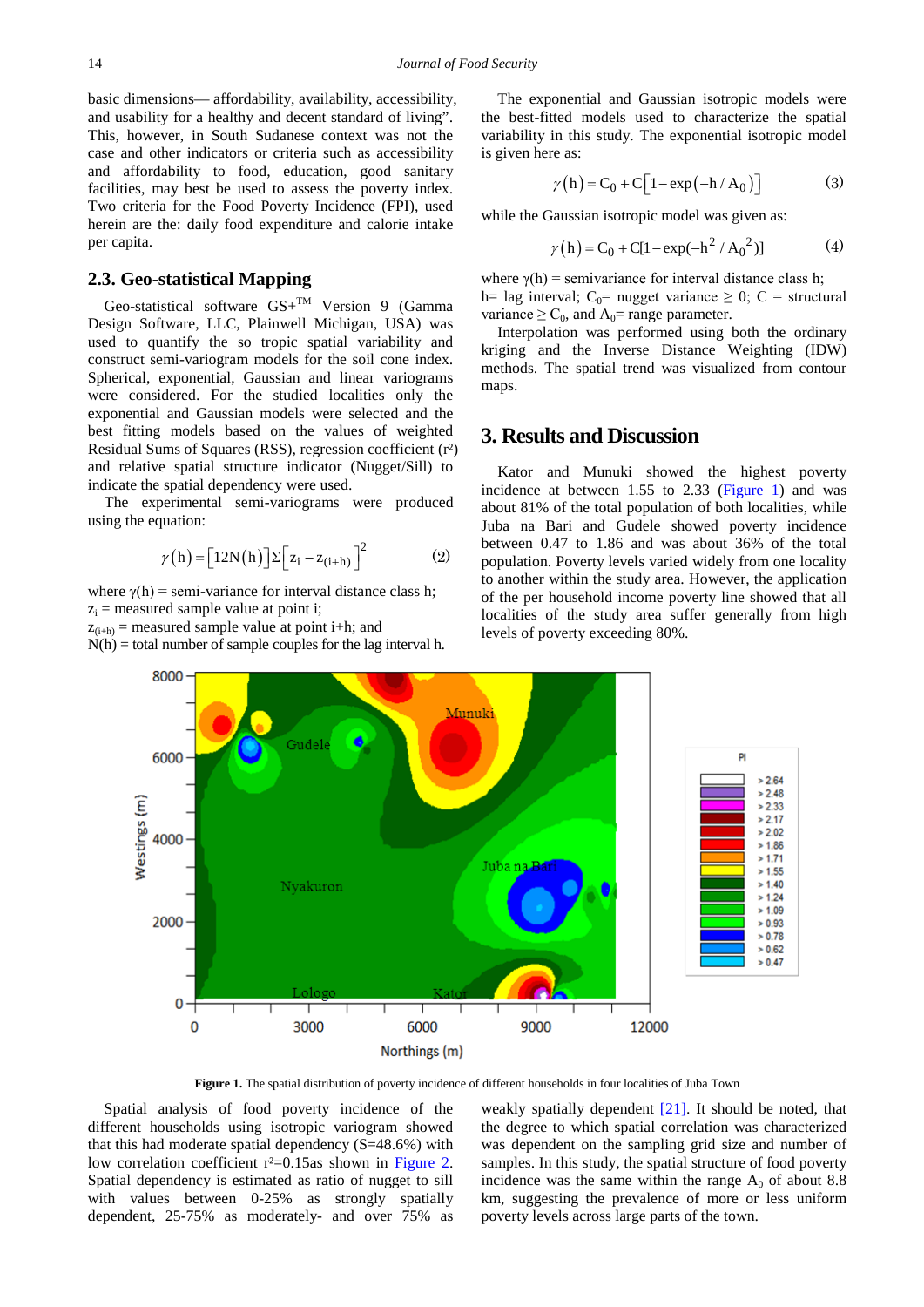<span id="page-4-0"></span>

**Figure 2.** Isotropic variogram for the spatial distribution of poverty incidence of different households in four localities of Juba Town. (Nugget,  $C_0=0.386$ ; Sill,  $C_0+C=0.794$ ; Range,  $A_0=8720$ ;  $r^2=0.15$  and RSS=10.2)

Although with a low regression coefficient,  $r^2=0.02$ , food poverty incidence positively correlated with family size High income households showed more food poverty incidence than low income households on account of the large family size [\(Figure 3a](#page-4-1)). Cultural attitude of extended family relations and dependency were some major factors contributing to large family sizes especially of high income earning households. Equally, poverty was more prevalent among households whose heads had a low level of education and working in the public sector (85.8%). By contrast poverty incidence among households whose heads had university education and working in the private sector stood at 14.2%.

For the four localities, the poverty incidence indicated that about 94% of all those households in the studied area were under the poverty line. However, it is thought that the income levels acquired through the filed survey were of low reliability as, it was noticed that, most of the residents tended to state their income levels lower than actual ones. Such high levels of poverty, according to individual household poverty line, could be attributed to the large family sizes [\(Figure 3b](#page-4-1)), high market prices with stagnating monthly incomes. Monthly expenditures for all localities showed that most households spent two-thirds or more of their incomes to meet their food needs, one-third on other demands like school fees, health care, transport and loan repayments. The poverty depth and gradations relative to the poverty line among the different localities of the studied area were extensive.

[Figure 3b](#page-4-1) shows that although with low regression coefficient  $r^2=0.17$ , the household monthly income positively correlated with the food poverty index. This implied that increased monthly income resulted in significant increase in food poverty index in most households. This ironically, may be described as "*high income poverty*" where even middle-income households were still below the food poverty line. Although until 2010 there was still no official classification of incomes levels in S. Sudan, monthly incomes between 350- 1,000SDG could be termed as low, between 1000-2500 as middle and over 3000 SDG as high. Other than the already high non-food expenditures (*health care, school fees, transport, etc.*) for most households, some other factors like large family size necessitated by rural-urban migration of extended family members resulting into dependency, significantly led to reduction in the per capita food expenditure [\(Figure 3b](#page-4-1)).

<span id="page-4-1"></span>

**Figure 3.** The relationship between the monthly income and (a) household food poverty incidence, FPI and (b) per capita food consumption for households in four localities of Juba Town

Some selected professions in [Figure 4](#page-5-0) showed that more than 92% of all individual households were below the poverty line except for few households in Kator and Munuki. These were exceptions and did not reflect the general trend of high poverty incidences and poverty depths. Juba na Bari and Gudele showed extreme poverty. Although households in Juba na Bari had comparatively higher monthly incomes, this was leveled out by high expenditures attributable to high living costs. This suggested that the larger the family size, the greater the poverty rate (80-95%), poverty vulnerability and risks and the greater was the depth poverty as illustrated i[n Figure 3b](#page-4-1).

From the point of view of per capita food expenditure per household, there was no significant difference between the well and low paid professions. The engineer resident in Kator for example had a gross monthly wage of 2,000 SDG with six members whereas the cleaner had monthly wage of did not vary. Conversely, the business-woman, had a net profit gain of 400 SDG monthly, which atyear´s end amounted to about 4,800 SDG given the average monthly income of about 1,500 SDG with a moderate expenditure and small family size of about 6 persons as in [Figure 5.](#page-5-1) The household is therefore less vulnerable to food insecurity given the dailyper capita expenditure of about 8 SDG. About 60 SDG per day was spent on food apart from other expenses (*school fees, house rent, health care and treatment*). Both the businesswoman and the Director General had an annual net surplus cash of 3,600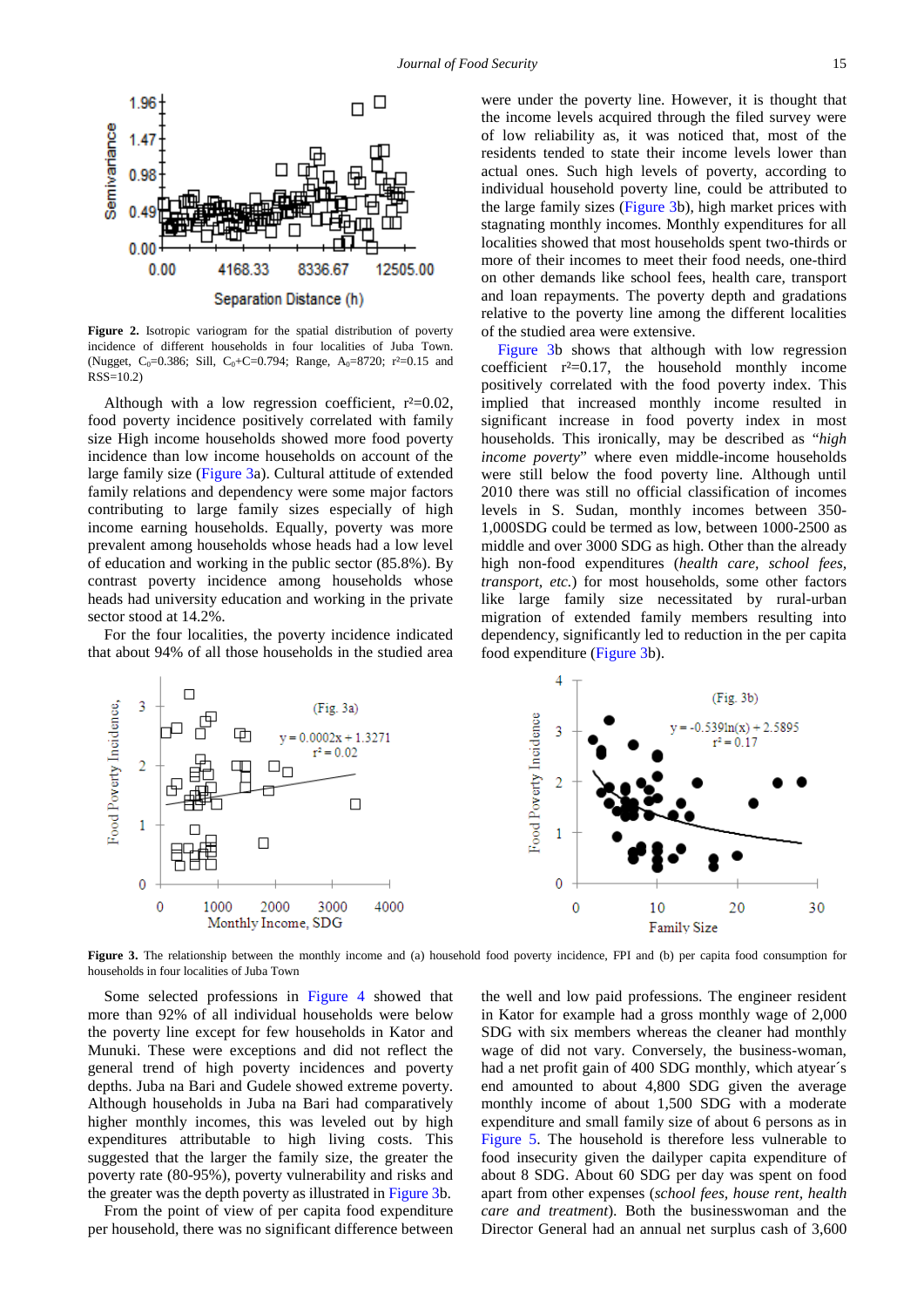and 4,800 SDG respectively whereas the army officer and the driver had an annual net debt of 3,600 and 6,000 SDG respectively. This high net annual deficit for most households in Juba na Bari exposes them to serious food insecurity risks. The reasons are the low monthly incomes and large family sizes that have to be sustained, thus compelling the household heads to go for credit or loans.

<span id="page-5-0"></span>

<span id="page-5-1"></span>**Figure 4.** The relationship between the different professions and poverty incidence of some selected households in four localities of Juba Town



**Figure 5.** The distribution of monthly income as a function of the family sizes and number of households in four localities of Juba Town

A cluster sampling of households that is representative of the populations of the different residential areas of Juba Town was selected. Clustering the number of households and family sizes in terms of monthly incomes showed that the highest group was 34 families with monthly incomes of 350-1350 SDG/month representing 64.1% of all households with 274 family members followed by 14 families with incomes between less than 350 and 1350- 1850 SDG/month representing 26.4% of all households and with 155 family members. The lowest groups were

those with incomes over 1850 SDG representing the rest with 40 family members.

## **3.1. Income Distribution Inequality**

The Gini coefficient was used as a measure of the degree of inequality among the total population of the four localities. The coefficient sets that 0 corresponds with perfect equality *(where everyone has the same income*) and 1 corresponds with perfect inequality (*where one person has all the income—and everyone else has zero*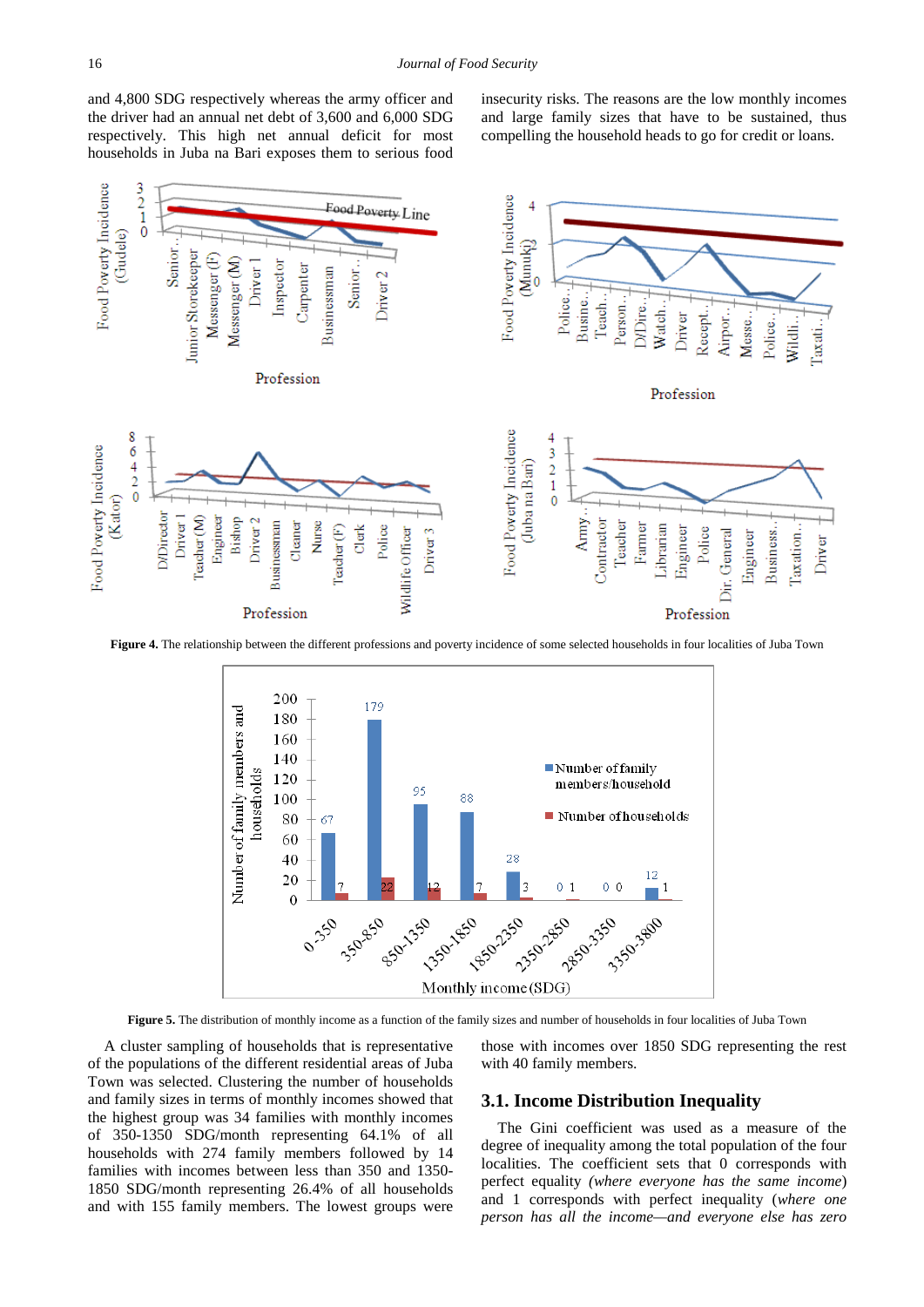*income*).The Gini coefficient of 0.32 in [Figure 6](#page-6-0) showed that half of the population in the four localities had a total income of about 32%. The first coefficient of the polynomial function of the Lorenz curve gives an approximation of the Gini coefficient as 0.37. This is perceived as high inequality and comparable to those values reported by [\[22\].](#page-12-19)

Accordingly, the Gini coefficient of 0.32 [\(Figure 6\)](#page-6-0) for the study area clustered inequality irrespective of profession, monthly income, sector and even gender, The coefficient did not delineate poverty gaps between the different households just above and below the poverty line. Implications for households clustered slightly above the poverty line are that, they could easily slip below the poverty line, if there were increase in family sizes, severe inflation and economic crisis, stagnating incomes, while those below the poverty line would experience a further increase in the poverty gap.

The study here found out that income inequality among the different professions was—high in the public sector but low in the private sector. Similarly, gender-based income inequality was high among women (only 30% employment in the public sector with low pay not exceeding 500 SDG/month and 4% in private sector) than men in both private and public sectors — making women the poorest in all households. The high income inequality of women is associated with the poor education background and lack of useable skills that would suit them into well paid jobs in either private or public sectors. Measured at the household level, the monthly income of most households ranged between 350-1000 SDG for Gudele, Kator, and Munuki while this was between 1530- 3000 SDG for Juba na Bari. With respect to the nature of professions of the different household heads, the monthly incomes varied with sector and gender. Public sector employment was 62% for most household heads while this was 38% in the private sector. Gender disparity was significant between male- and female-dominated jobs. For

example, male-dominated jobs accounted for 69% of all jobs double so much than for female-dominated jobs at 31%.

<span id="page-6-0"></span>

**Figure 6.** The Lorenz curve showing position of the Gini coefficient for households in four localities of Juba Town

Over 94% of female employees in the public sector had incomes not exceeding 750 SDG/month, suggesting a high share of women living in severe food shortage and below the food poverty line. Such female-led households consumed meat once per week. [Figure 7](#page-6-1) shows that about 78% of the households in the four localities had gross monthly incomes between SDG 910-1,372 with about 10% between SDG 1,528-2,142 and about 12% below SDG 756. Kator and Gudele localities had the lowest gross monthly incomes on average at between SDG 448- 1,218 while Juba na Bari and Munukiwere on average between SDG 1,528-2,450.

<span id="page-6-1"></span>

**Figure 7.** The spatial distribution of monthly incomes of households in four localities of Juba Town

After several simulations, the Gaussian isotropic model gave the best fit, though with low  $r^2=0.02$  [\(Figure 8\)](#page-7-0). It can be stated that, for the Gaussian model, the nugget variance  $(C_0)$  revealed continuity and spatial dependence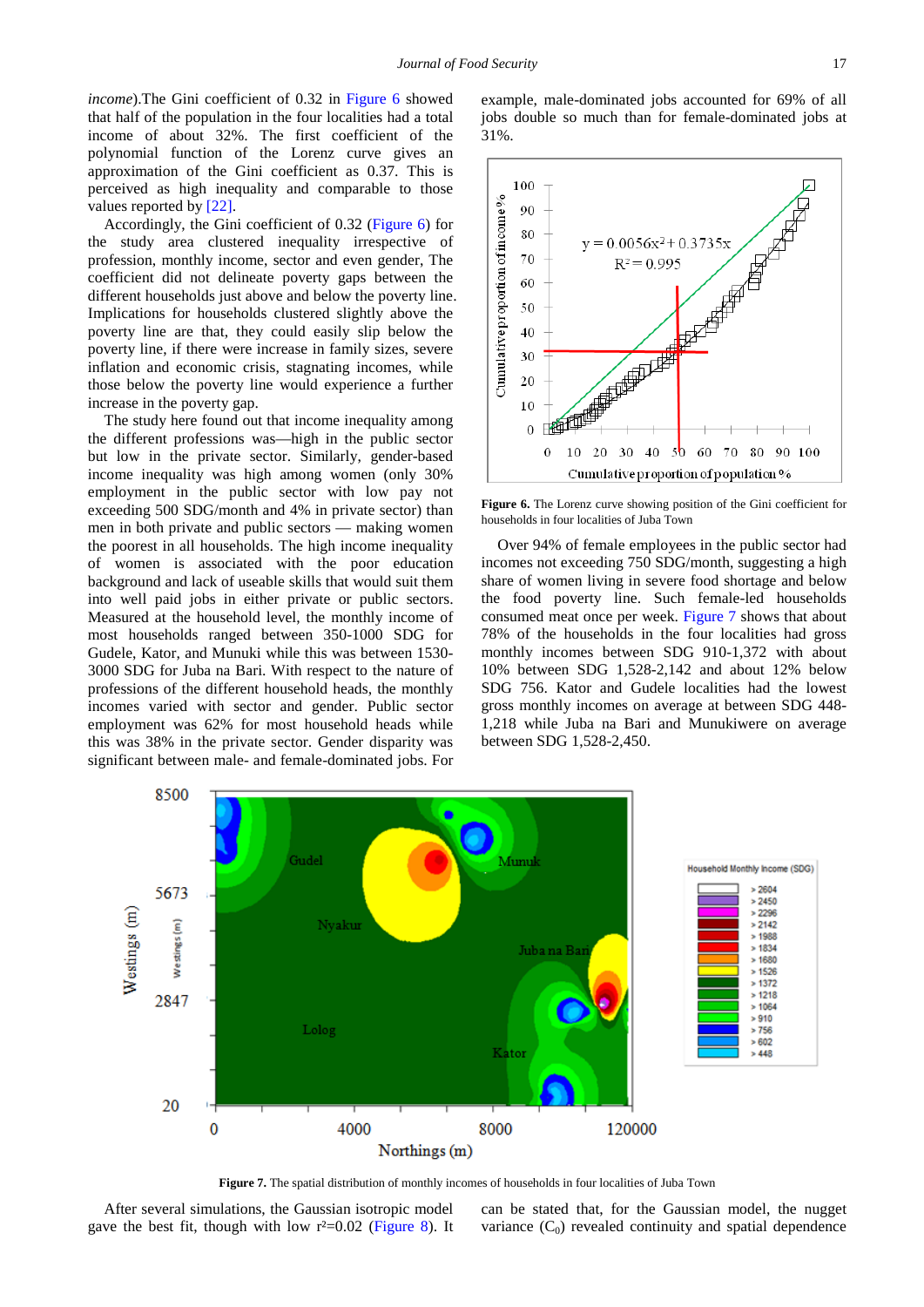for distances shorter or equal to the range  $A_0$ , while this showed discontinuity for nugget variances greater than the range. Spatial analysis of the monthly incomes using isotropic variogram showed that the income distribution of the different households in the four localities had significant spatial dependency (S=36.5% where S=nugget/sill). This can be described as "*moderate dependency*" according to [\[21\].](#page-12-18) Monthly incomes of all households observed in distances less than the range  $A_0$ at 1144 m showed some spatial dependency [\[23\]](#page-12-20) suggesting that, data collection of monthly incomes was more or less uniform and relevant at 1144 m separation distances.

#### Monthly Income (SDG): Isotropic Variogram

<span id="page-7-0"></span>

**Figure 8.** Isotropic variogram for the spatial distribution of monthly incomes of different households in in 4 localities of Juba Town. (Nugget, C<sub>0</sub>=182482.35; Sill, C<sub>0</sub>+C=500399.46; Range, A<sub>0</sub>=1144.09; r<sup>2</sup>=0.02 and RSS=4.47E+12)

<span id="page-7-1"></span>

### **3.2. Minimum Subsistence Level**

The minimum subsistence level of households in the study area were assessed based on food norm. This norm set the minimum amount of food items contained in a basket within a given time that was affordable and nutritionally healthy. Such included a wide range of foods rich in animal protein (meat, eggs, fish, milk etc.), plant protein (beans, peas, lentils etc.) fresh fruits and vegetables. The subsistence food basket for the studied households predominantly focused on animal proteins (beef meat) and plant vitamins (vegetables and fruits). The normative food basket for most households(Kator, Gudele and Juba na Bari) ranged between 430 to 570 SDG/month. Meat consumption positively correlated with increased monthly income but negatively correlated with vegetable consumption except for Munuki [\(Figure 9\)](#page-7-1). Most households with monthly incomes between 300-1000 SDG spent between 47-86% of their incomes on food while this was between 30-43% for households with monthly incomes between 1000-4000 SDG. The per capita food norm amount in a 22-member household was about 82 SDG/month, while this was about 150 SDG/month for a 2-member household. The former consumed less meat 1- 2 days/week and more vegetable while the latter had larger per capita food expenditure and consumed meat 3-4 days/week. Fur Munuki, a combination of proteins derived from meat as well vitamins obtained from the vegetables may not necessarily have met the basic requirements for food needs of between 1,885 and 2,500 kilocalories as reported b[y \[17,24\].](#page-12-21)



**Figure 9.** The relationship between monthly income and number of days per week for meat and vegetable consumption in different households of Juba Town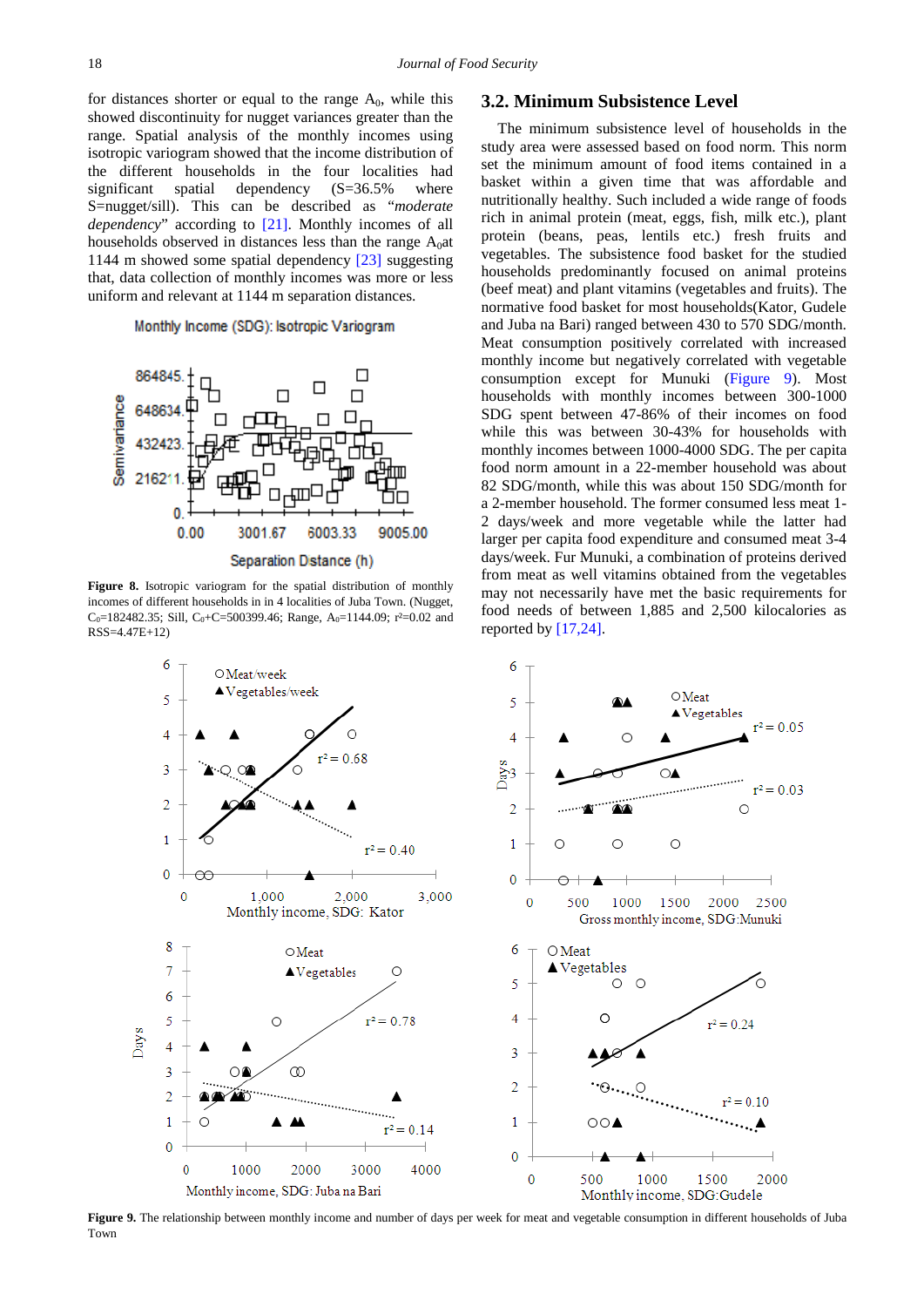Meat consumption for the four localities was on average 3-4/week and correlated positively (between  $r^2=0.1$  and  $r^2=0.78$ ) with increase in monthly incomes. Socio-culturally, increased meat consumption in a household is indicative of affordability for mostly incomestable families which showed less preference for vegetables and fruits. Similarly, vegetable consumption was 1-3 days/week and negatively correlated (between  $r^2 = 0.03$  and  $r^2=0.4$ ) with monthly incomes of the various professional groups. However, increased animal protein consumption with less vegetable, fruit or salads [\(Figure 9\)](#page-7-1) does also suggest poor dietary compositions of low caloric value.

Less preference for fruits and salads as part of diet is shown by the poor correlation (Juba na Bari  $r^2=0.14$ ; Kator  $r^2$  = 0.40; Gudele  $r^2$  = 0.1 and Munuki  $r^2$  = 0.03 irrespective of increased monthly incomes. Unconfirmed medical reports in Juba suggest a high rate of gout disease among the population as a result of increased consumption of cow *liver, heart, kidneys, small intestines (locally known as marara, kuminia*). Gout is caused due to accumulation of intermediate and final products of protein biosynthesis like monosodium urate crystals (*a type of uric acid*) in the body causing pain around joints. [\[25,26,27,28\]](#page-12-22) found out that increased consumption of purin-rich beef, lamb meat, organ meat increased risk gout and especially among men. The results here indicate a rise in protein consumption with a corresponding decline in consumption of vitamin-rich fruits, vegetables and salads.

Since estimating the daily per capita calorie consumption of the different households was beyond the scope of this study, general observations were placed on the nutritional and dietary inadequacies of the foods consumed. The ability for food use that would ensure a balanced diet and meeting the 2,100 daily per capita calorie benchmark through the consumption of carbohydrates, proteins and fats was missed by all households irrespective of income levels.

## **3.3. Availability, Accessability, Affordability and Usability of Food**

Food consumption in space and time is invariably influenced by a whole range of factors including availability, accessibility [\[29\]](#page-12-23) which conversely is affected by disposable income (affordability) [\[30,31\]](#page-12-24) socio-economic status) as well as traditional and cultural norms. [\[32\].](#page-12-25)

The essence of formulating any food security policies in South Sudan would have to ensure that, food is not only accessible and affordable but also usable in terms of requirements for healthy living. However, the absence of data on daily nutrient requirements of greater part of the population of South Sudan is one major problem in estimating the Recommended Dietary Allowance (RDA). Such would also require setting benchmarks for minimum basic needs. A better estimate would be the cost of basic needs (CBN) approach that anchors food consumption bundle to calorie requirement as suggested by [\[33\].](#page-12-26)

### **3.3.1. Food Availability**

.

After 21 years of a bitter civil war and subsequent signing of the Comprehensive Peace Agreement (CPA) in 2005, South Sudan still imports about  $60-70\%$ <sup>[1](#page-8-0)</sup> of its food from Uganda, Kenya and Sudan to feed its population. Despite sound agricultural policies on food security, South Sudan has not yet attained self-sufficiency enough to meet the increasing demands of an ever increasing population. Food availability in Juba is still much dependent on the economic imperatives as well as climatic and production conditions prevailing within these countries. For example, in November 2010 witnessed serious food shortages in Juba due to over-flooded and impassable roads in northern Uganda. Such seasonal variations influence dietary diversity and hence amount of calories consumed per day per capita. Similar trends of seasonal variations of nutritional status of women in Burkina Faso were also reported b[y \[34\].](#page-12-27)

## **3.3.2. Food Accessibility**

The persistent food shortages especially in Juba despite surplus food production between 2009-2010 in the surrounding counties of Magwi in Eastern Equatoria and Yei River in Central Equatoria indicates a systematic failure in distribution of food (*maize, sesame, sorghum, cassava and fresh vegetables*) and inability of larger part of the population to access enough food. Poor road infrastructure to production sites coupled with sluggish bureaucracy and corruption, ensured that most food did not get to local markets in time. Rather, much was diverted to markets in northern Uganda or led to rotting and wastage.

## **3.3.3. Food Usability**

The daily per capita range of calorific values was estimated on the basis of a combination of foods consumed daily and affordable by the different households. Low to middle income households had one or at most 2 meals daily with calorie intake between 500 to 2,500 Kcal on average, whereas this was between 1,000 to 3,500 Kcal for middle to high income households with between 2 to 3 meals daily. Such low calorie intake for low income households may pose serious health risks for especially young growing children. High rates of stunting and underweight prevalence as a result of food insecurity among children have been reported in Bangladesh, Ethiopia and Vietnam [\[35,36\]](#page-12-28) or a result of reduced dietary diversity among children [\[37\].](#page-12-29) In the US, social welfare recipients especially among black and white women with low income showed poor physical and mental health [\[38\]](#page-12-30) or poor school performance or [\[39,40\]](#page-12-31) behavioral problems [\[41,42\]](#page-13-0) or overweight [\[43\]](#page-13-1) among school children. Similarly, nutrition related risk of overweight in women, some girls and children was reported b[y \[44,45\].](#page-13-2)

[Table 3](#page-9-0) shows the daily per capita calorific values of some foods consumed in the studied localities of Juba Town. The calorific values were not empirically validated but simply compared and aligned to those estimated at[www.calorieking.com/foods]. The daily calorie intake was estimated by combining the different foods consumed during different times of the day as a function of food expenditure. Low income households had less per capita food expenditure and could only afford between 0 to 1 meal per day, middle income households between 1 to 2 whereas high income households between 2 to 3 meals/day. The whole range of possible calorie intake per

<span id="page-8-0"></span><sup>&</sup>lt;sup>1</sup>Interview with Dr. David Lomeling conducted in March 2011 by Nyambura Wambugu. Horn of Africa Bulletin, June-July 2011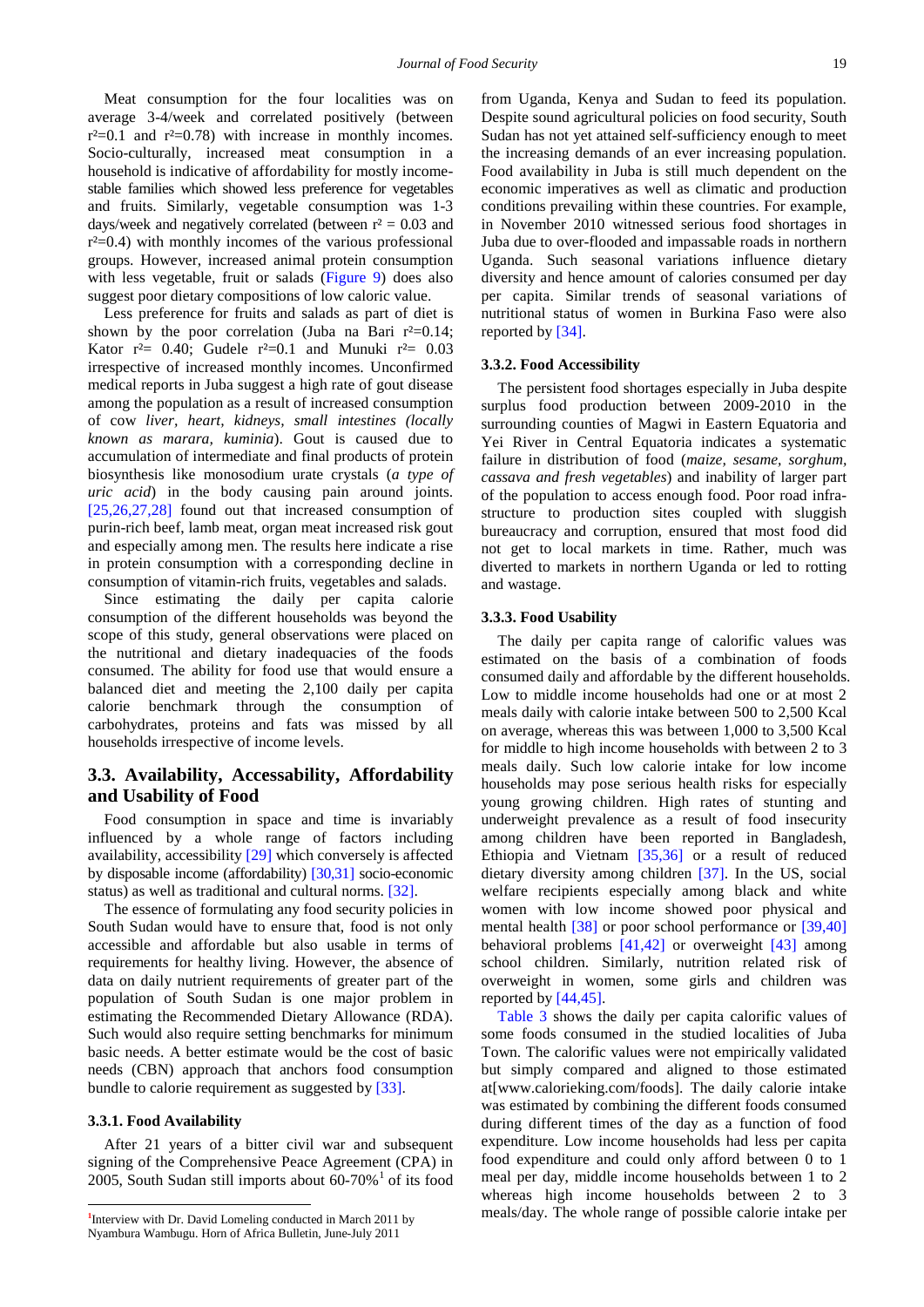|  |  |  | capita per day for an adolescent is illustrated in Figure |  |  | 100000000. |  |
|--|--|--|-----------------------------------------------------------|--|--|------------|--|
|  |  |  |                                                           |  |  |            |  |

| Table 3. The daily mean per capita food consumption in terms of estimated calorie intake for an average adolescent in Juba Town |  |
|---------------------------------------------------------------------------------------------------------------------------------|--|
|---------------------------------------------------------------------------------------------------------------------------------|--|

<span id="page-9-0"></span>

|                | стане анну писан рег сарта тоом сополнирной ни сегию от соннанса саютте нимке гот ан атегиде |                       |                 | Estimated | $\mathbf{a}$ orescent in o aba $\mathbf{a}$ ro $\mathbf{m}$<br>Total Estimated |  |  |
|----------------|----------------------------------------------------------------------------------------------|-----------------------|-----------------|-----------|--------------------------------------------------------------------------------|--|--|
|                |                                                                                              |                       | Intake in $(g)$ |           |                                                                                |  |  |
| Meal Time      | Type of Food                                                                                 | Local name            | or $(ml)$       | Calorific | Calorific<br>Value                                                             |  |  |
|                |                                                                                              |                       |                 | Value     | (adult male)                                                                   |  |  |
|                | I) 2 pcs of wheat bread; or                                                                  |                       | 180             | 478       |                                                                                |  |  |
| Breakfast (B)  | II) 4 pieces of fried crumpets; with                                                         | Eish                  | 160             | 576       |                                                                                |  |  |
|                | 1 cup of black tea + milk+sugar                                                              | Legemat               | 5               | 42        | 1096                                                                           |  |  |
|                |                                                                                              |                       |                 |           |                                                                                |  |  |
|                | I) Kidney beans stewed with                                                                  | Janjaro               | 250             | 340       |                                                                                |  |  |
|                | tomato paste served with                                                                     |                       | 80              | 14        | 614                                                                            |  |  |
|                | mixed cassava-maize flour meal                                                               | Ilong/Ugali           | 350             | 260       |                                                                                |  |  |
|                | II) Lentils stewed with                                                                      | Adas                  | 250             | 370       |                                                                                |  |  |
|                | tomato paste served with                                                                     |                       | 80              | 14        |                                                                                |  |  |
|                | mixed maize-cassava flour meal                                                               | Ilong/Ugali           | 350             | 260       | 644                                                                            |  |  |
|                |                                                                                              |                       |                 |           |                                                                                |  |  |
|                | III) Chicken piece stewed                                                                    | Sukurikelo            | 250             | 583       |                                                                                |  |  |
|                | with tomato paste served with                                                                |                       | 80              | 14        | 857                                                                            |  |  |
|                | mixed maize-cassava flour meal                                                               | Ilong/Ugali           | 350             | 260       |                                                                                |  |  |
|                | IV) Fully cooked beef served with mixed maize-cassava                                        | Lokore lo kiteng      | 350             | 380       |                                                                                |  |  |
|                | flour meal                                                                                   | Ilong/Ugali           | 350             | 260       | 654                                                                            |  |  |
|                | V) Cowpea seeds cooked with                                                                  |                       | 250             | 340       |                                                                                |  |  |
|                |                                                                                              | Burukucu              |                 | 878       |                                                                                |  |  |
|                | peanut butter and served with mixed maize-cassava flour                                      |                       | 150             |           | 1478                                                                           |  |  |
|                | meal                                                                                         | Ilong or Ugali        | 350             | 260       |                                                                                |  |  |
|                | VI) Kale fully cooked served with                                                            | Sukuma wiki           | 300             | 84        |                                                                                |  |  |
|                | mixed maize-cassava flour meal                                                               | Ilong/Ugali           | 350             | 260       | 564                                                                            |  |  |
|                |                                                                                              | Ngete/Koropo          | 250             | 187       |                                                                                |  |  |
| Lunch $(L)$    | VII) Green leaves of cowpeas pasted with peanut butter                                       |                       |                 |           |                                                                                |  |  |
|                | served with mixed maize-cassava flour meal                                                   |                       | 150             | 878       | 1325                                                                           |  |  |
|                |                                                                                              | Ilong/Ugali           | 350             | 260       |                                                                                |  |  |
|                | VIII) Dry salted Mudfish pasted with peanut butter                                           | Tora-jujuk            | 250             | 470       |                                                                                |  |  |
|                |                                                                                              |                       | 150             | 878       |                                                                                |  |  |
|                | served with mixed maize-cassava flour meal                                                   | Ilong or Kisra        | 350             | 260       | 1608                                                                           |  |  |
|                |                                                                                              | Tegelia               | 250             | 538       |                                                                                |  |  |
|                | VIX) Dry ground beef meat                                                                    |                       |                 |           |                                                                                |  |  |
|                | (85% lean, 15% fat) pasted with tomatoes served with                                         |                       |                 | 199       |                                                                                |  |  |
|                | maize-cassava mix flour meal                                                                 |                       | 80              | 14        | 1011                                                                           |  |  |
|                |                                                                                              | <b>Ilong or Kisra</b> | 350             | 260       |                                                                                |  |  |
|                |                                                                                              | Regong                | 250             | 410       |                                                                                |  |  |
|                | X) Tilapia stewed pasted with tomatoes served with                                           |                       | 80              | 14        |                                                                                |  |  |
|                | mixed maize-cassava flour                                                                    | <b>Ilong or Kisra</b> | 350             | 260       | 684                                                                            |  |  |
|                |                                                                                              |                       |                 |           |                                                                                |  |  |
|                | XI) Green leaves of <i>Amaranthus</i> stewed with tomato                                     | Kwedekwede            | 250             | 210       |                                                                                |  |  |
|                | paste served with maize-flour meal                                                           |                       | 80              | 14        | 704                                                                            |  |  |
|                |                                                                                              | Ilong/Ugali           | 350             | 260       |                                                                                |  |  |
|                | XII) Beef liver pan fried served with 2 pieces of wheat                                      |                       | 250             | 438       | 916                                                                            |  |  |
|                | bread                                                                                        | Munyetkelo            | 180             | 478       |                                                                                |  |  |
|                | I) Broad beans (Fava) boiled with                                                            |                       | 250             | 275       |                                                                                |  |  |
|                |                                                                                              |                       |                 |           |                                                                                |  |  |
|                | 5 spoonful of sesame oil,                                                                    |                       |                 | 199       |                                                                                |  |  |
|                | Fresh red tomatoes,                                                                          |                       | 80              | 14        |                                                                                |  |  |
| Dinner (D)     | 1 large egg,                                                                                 |                       |                 | 78        | 1170                                                                           |  |  |
|                | Cheese                                                                                       |                       | 80              | 126       |                                                                                |  |  |
|                | Served with 2 pieces wheat bread                                                             |                       | 180             | 478       |                                                                                |  |  |
|                |                                                                                              |                       | 250             | 357       |                                                                                |  |  |
|                | II) BBQ Beef grilled and salted                                                              |                       |                 |           |                                                                                |  |  |
|                | Green salads (1cucumber with sesame oil dressing)                                            |                       |                 |           |                                                                                |  |  |
|                | Tomatoes                                                                                     | Lokorepelo            |                 | 140       |                                                                                |  |  |
|                | Onions (1 small piece)                                                                       |                       | 80              | 14        |                                                                                |  |  |
|                | Served with                                                                                  |                       | 50              | 21        | 1010                                                                           |  |  |
|                |                                                                                              |                       |                 |           |                                                                                |  |  |
|                | 2 pieces of wheat bread                                                                      |                       | 180             | 478       |                                                                                |  |  |
| Juices, (J and | I) Mango Nectar Juice                                                                        |                       | 300 ml          | 148       |                                                                                |  |  |
|                | II) 1 bottle of Cola                                                                         |                       |                 |           |                                                                                |  |  |
| B) Beverages   |                                                                                              |                       | 300 ml          | 111       | 436                                                                            |  |  |
| and Beers      | III) 1 bottle of Heinecken Beer (5%)                                                         |                       | 750 ml          | 177       |                                                                                |  |  |



**Figure 10**. Estimated daily per capita calorie intake of an adolescent in the four localities of Juba Town as a function of monthly income

Energy intake assessed from consumption data indicated a logarithmic increase in the daily per capita calorie intake in all four localities of Juba Town as a function of monthly income. Households with monthly incomes less than 500 SDG had less than 1000 kcal/day this is about half less than the standard threshold value implying serious energy deficit and therefore undernourishment. Despite moderate incomes between 1500-3000 SDG/month, the per capita calorie intake was still largely below the threshold value. This is partly due to the large family sizes with reduced per capita food expenditure. Households with incomes above 3500 SDG/month had daily per capita calorie intake above the threshold value. Between 65-80% of all households had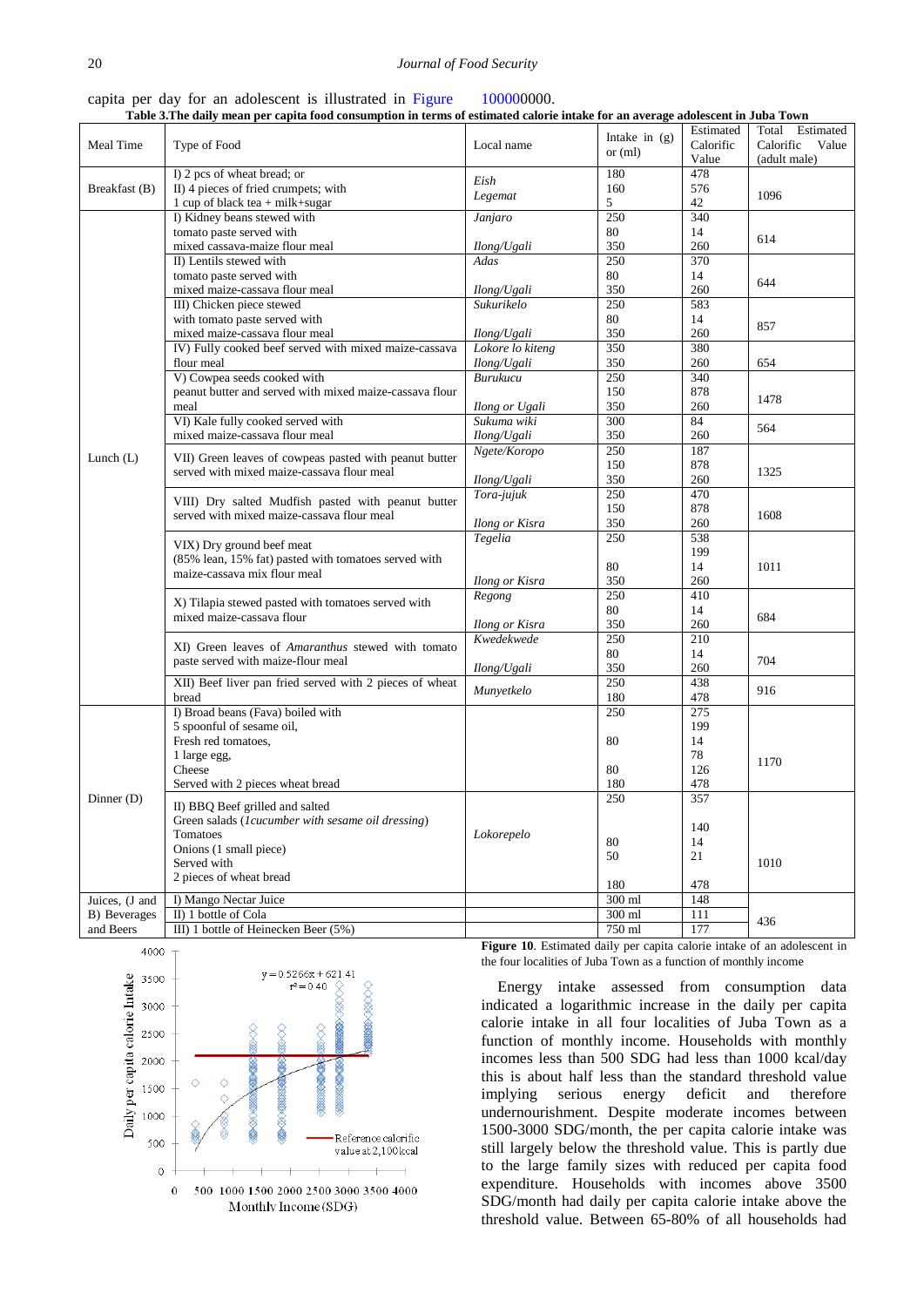daily per capita calorie intake below the threshold value of 2,100Kcal (Figure 100000000). Undoubtedly, the responsiveness of daily calorie intake per capita as a function of monthly income is subject to change especially during economic shock periods of price increase and inflation. Therefore, even high income households (*over 3400 SDG/month*) risk backsliding into food insecurity below the threshold level. Similar drop in consumer spending on high-value foods was also reported in Indonesia by [\[46,47,48\].](#page-13-3) In the study, we found out that the per capita calorific intake of consumers was independent of type of food consumed [\(Table 2\)](#page-2-1) but with

increasing purchasing power, most high income households made more broader dietary diversification choices from predominantly vegetarian toward more micronutrient-rich, taste-preferred foods like meat, sodas fish etc. [\[49\].](#page-13-4) Admittedly, a better assessment of food poverty incidence at household level would be the dietary diversity indicator as opposed to the daily calorie intake. After all, low income households at around 1,500 SDG/month had more or less similar daily calorific values as those with monthly incomes at about 3,000 SDG.

Source: Most foods were compared to those at www.calorieking.com/foods



**Figure 11**. Spatial distribution of the estimated per capita calorific values consumed daily within the different localities of Juba Town

No significant differences in the daily energy intake between predominantly meat- and vegetable-consuming households were observed. Low income households (350- 850 SDG/month) in all four localities predominantly consumed vegetables and had either single meal with relatively lower proportion of daily energy intake between 975-1,874 Kcal while middle-income households had daily energy intake between 2,700 to 3,040 kcal. High income households whereas, had daily energy intake of over 3,400 Kcal (Figure 111111111). The high calorific value of vegetable dishes is attributable to cooking methods that often used oil-rich pasted peanut butter. On average however, the daily energy intake of all four localities varied between 2,500 and 3,000 Kcal independent of food preference and income. Anchoring calorific values to poverty as suggested by [\[50\]](#page-13-5) and [\[51,52\]](#page-13-6) may in this case be inappropriate. Often, there is either a weak or no correlation between calorie deprivation and anthropometric indicators as reported in similar studies of malnutrition in India [\[53\]](#page-13-7) and Ethiopia [\[54\].](#page-13-8) Two major features may be inferred; firstly, the daily capita calorie intake relative to the internationally accepted value

inadequately prescribes the per capita or household welfare state especially as in the case for the localities in of Juba Town. Secondly, socio-economic conditioned consumption patterns as witnessed by varied household incomes influence food preference thereby providing a wide range of choices that may lead to different calorie intake.

#### Estimated Calorific Value: Isotropic Variogram

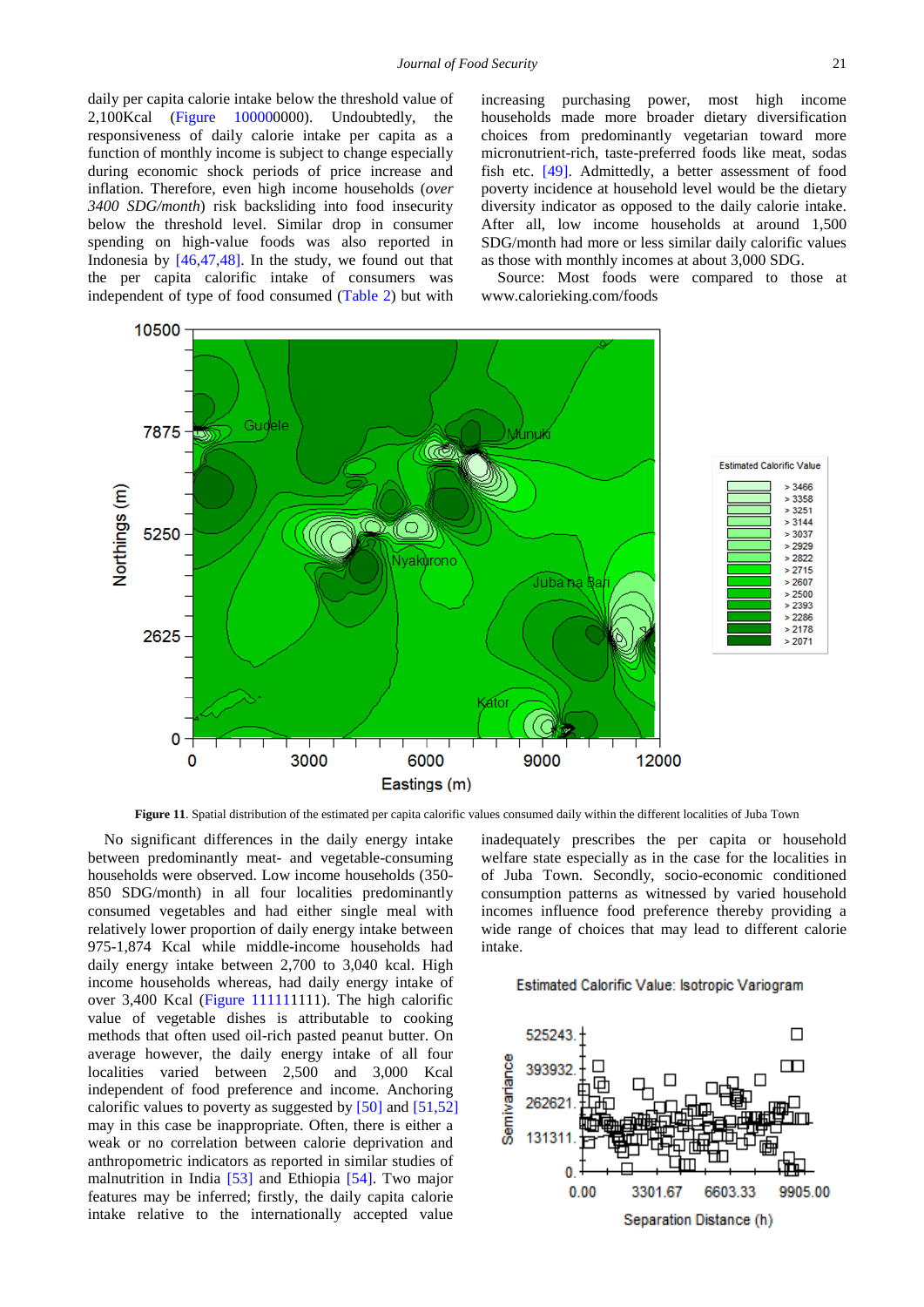**Figure 12.** Isotropic variogram for the spatial distribution of estimated daily calorific value per capita in the four localities of Juba Town. (Nugget, C<sub>0</sub>=110826.1675; Sill, C<sub>0</sub>+C=183900.00; Range, A<sub>0</sub>=2313.11;  $r^2=0.01$  and RSS=1.15E+12)

The exponential model gave the best fit, though with low r²=0.01 (Figure 122222222). Spatial analysis using isotropic variogram showed that the estimated daily per capita calorific values of adolescent among the different households in the four localities had significant spatialde pendency (S=60.3% where S=nugget/sill). This can be described as "*moderate dependency*" according to [\[21\].](#page-12-18)

Estimated daily per capita calorific values of all households observed in distances less than the range $A_0$ at 2313 m showed some spatial dependency suggesting that, data collection was more or less uniform and relevant within a 2.3 km separation distance.

Qualifying the extent and severity of food security and deprivation in the different households showed that about 13% of the households with incomes less than 500 SDG/month were severely food insecure with constant hunger corroborating similar findings reported by [\[9\].](#page-12-7) About 41.5% of the households with incomes between 350-800 SDG/month were food insecure with moderate hunger; 35.8% of the households with incomes between 850-1850 SDG/month were food insecure but without hunger; whereas 7.5% of the households with incomes between 1,850 and 4,000 SDG/month were food secure. This gradation of food deprivation in households may be conceived of, as a *continuum* of increasingly severe conditions and experiences which extends from fully secure at one point to a severe food insecurity level at another point. Experiential hunger was largely due to lack of resources to obtain food for the household. The difficulty in assessing a household´s or individual´s food insecurity status lies more on the quantification or putting up quantifiable indicators for each level of food security. In the South Sudanese context, there are neither standardized questionnaires nor set benchmarks for food security estimation at both household and individual level.

# **4. Conclusion**

Food insecurity in the four localities of Juba Town is projected to remain a serious problem in the next 5 years as most households are unable to afford, access and utilize food for a healthy living. The ongoing current political instability has led to a large influx of displaced persons and refugees from other states into Juba Town, exacerbating the already severe food security situation.

The daily per capita calorie intake of large families of low income is projected to remain stagnant or drop below the 500 Kcal level, suggesting that food consumption for most households is expected to slip further below the nutritional set target. Furthermore, the per capita calorie intake for middle to high income households is projected to drop due to increasing food prices further increasing household food insecurity.

The paper set out to explore whether normative food poverty line that reflects the welfare state of a household may by implications, be anchored to daily per capita calorie requirements. We have shown through our paper, that independent of income, there were no significant differences in the per capita daily calorie intake. Low income households with less choice for dietary diversity could still have high daily calorie intake, if the method of food preparation especially for vegetable dishes uses predominantly oil-rich peanut butter.

Lack of standardized questionnaires that would form the basis for food security assessment and scaling of food deprivation levels of households further underpins the inability to objectively discriminate or explore the intrahousehold caloric needs based on gender, age or maturation stage.

The Government of South Sudan still operates as the single largest employer and accounts for 63% of all jobs in the public sector with about 69% of all jobs as maledominated. Women are poorly represented in both public and private sectors with much concentration in the informal sector through retailing of farm produce and manufactured goods. Although limited and erratic in nature, this informal sector ensures livelihoods for thousands of households, significantly transforming the welfare and daily calorific intake of most households.

Given the high percentage of households below the food poverty line, subsequent research should focus more on what traditional dishes and food preparation methods would be adequate that are viable and ensure high nutritional status above set threshold limits for especially low income households. Of course, the estimated calorific values assessed herein did not capture the full complexity of foods consumed within the localities or in South Sudan at large, but for estimations that have both temporal and spatial features across Juba Town, this was indispensable. Our paper underscored the relevance and versatility of geo-statistical tool to extrapolate and assess the status of food security in households of greater Juba Town despite limited data source.

# **Acknowledgements**

The author would like to thank Ms. Rita NyokaWani for conducting the research, putting up the set of questionnaires and providing the primary data. All respondents are also acknowledged greatly for providing responses.

# **Statement of Competing Interests**

We the authors hereby declare that we have no competing interest.

# **List of Abbreviations**

MSB - Minimum Subsistence Basket HBS - Household Budget Survey SDG – Sudanese Guinee UNICEF – United Nations Childrens´ Educational Fund FAO- Food and Agricultural Organisation IFPRI - International Food Policy and Research Institute IDPs - Internal Displaced Persons RDA - Recommended Dietary Allowance WFP – World Food Programme MUAC – Mid-Upper Arm Circumference GDP – Gross Domestic Product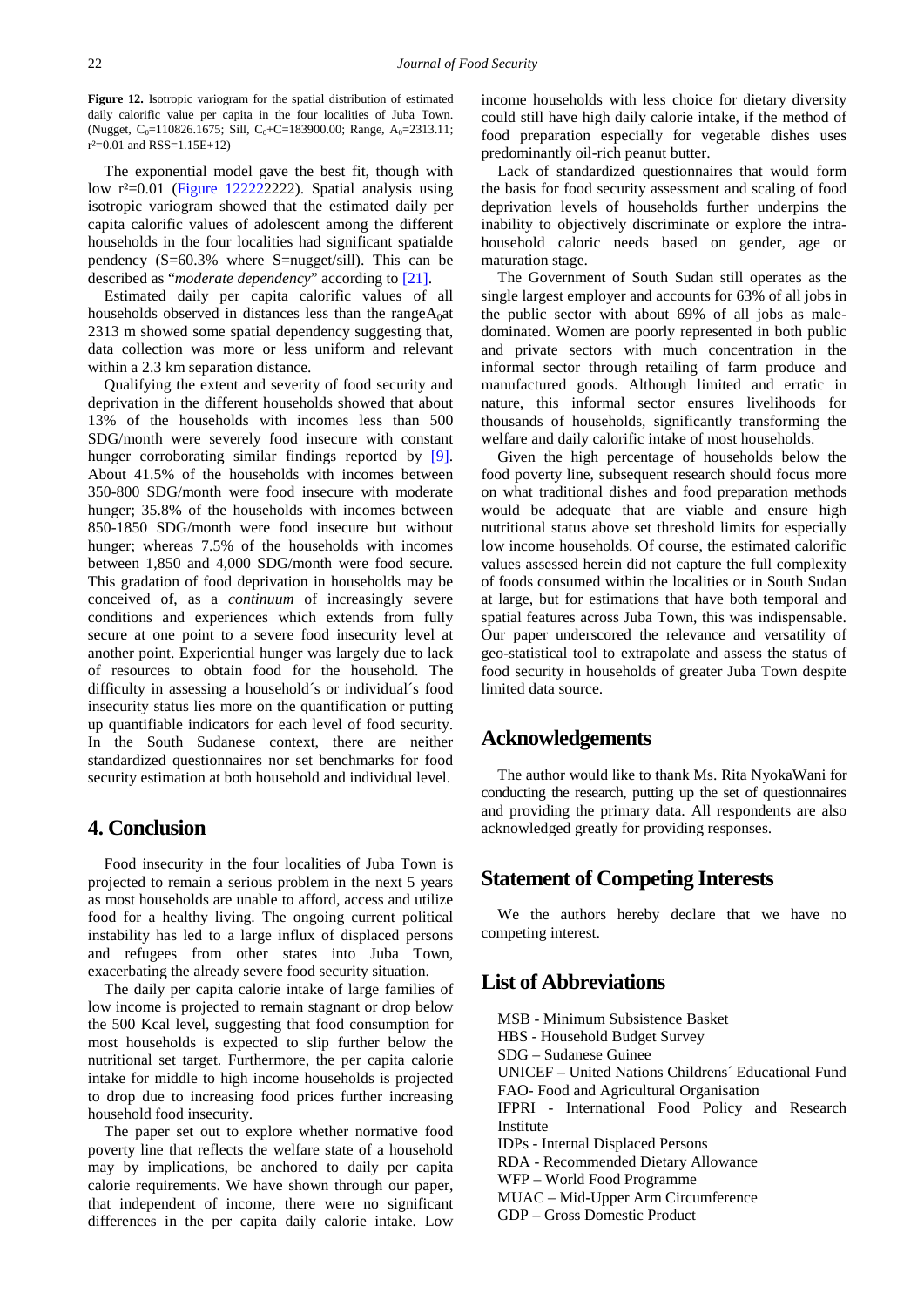FPI – Food Poverty Incidence

FPL – Food Poverty Line

IDW - Inverse Distance Weighting

CPA - Comprehensive Peace Agreement.

# **References**

- <span id="page-12-0"></span>[1] E. Dowler, "Food Poverty and Food Policy". *IDS Bulletin* 29(1), 58-65.
- [2] S. Friel and Conlon, C. (2004), *Food Poverty and Policy*. Dublin: Combat Poverty Agency, available at http://www.combatpoverty.ie/publications/FoodPovertyAn dPolicy\_2004.pdf, accessed on 09/06/12.
- <span id="page-12-1"></span>[3] G. Ágnes, "Mimimum of Subsistence, 2011". Hungarian Central Statistical Office, June 2012 pp7,online available at http://www.khs.hu.
- <span id="page-12-2"></span>[4] S. Friel, O. Walsh and D. McCarthy, "The Financial Cost of Healthy Eating in Ireland*".* Combat Poverty Agency Working Paper, 04/01, available at http://www.nuigalway.ie/health\_promotion/documents/Ge neral\_Staff\_Publications/2004\_rep\_friel\_cost\_of\_healthy\_ eating\_cpa\_working\_paper.pdf, accessed on 01/08/12.
- <span id="page-12-3"></span>[5] D. Headeyand O. Ecker, "Improving the measurement of Food Security". *International Food Policy Research Institute (IFPRI) Discussion Paper 01225*. Nov. 2012.
- <span id="page-12-4"></span>[6] A. Deaton and J. Drèze, "Poverty and Inequality in India: A Re-Examination." *Economic and Political Weekly.* Special articles, 3729-3748, 2002.
- <span id="page-12-5"></span>[7] L. Weingärtner, "The Concept of Food and Nutrition Security", in K. Klennert (ed.), *Achieving Food and Nutrition Security: actions to meet the global challenge – A training course reader (3rd Edition)*, Inwent, Bonn, 2010.
- <span id="page-12-6"></span>[8] M. Padilla, "Dietary patterns and trends in consumption. In Mediterra - The future of agriculture and food in Mediterranean countries," International Centre for Advanced Mediterranean Agronomic Studies – Paris; *Presses de Sciences Po.*, 149-170, 2008.
- <span id="page-12-7"></span>[9] World Food Program. A VAM Analysis. South Sudan Food Security Monitoring.Round 7, July 2012
- <span id="page-12-8"></span>[10] H. Bouis, "Food consumption surveys: How random are measurement errors? In *Data needs for food policy in developing countries: New directions for household surveys*, ed. J. von Braun and D. Puetz, 219-231. International Food Policy Research Institute. Washington, D.C, 1993.
- <span id="page-12-9"></span>[11] S. Maxwell and T. Frankenberger, Household food security: Concepts, indicators, measurements: A technical review. Rome: International Fund for Agricultural Development/United Nations Children's Fund, 1992.
- <span id="page-12-10"></span>[12] L. Haddad, E. Kennedy and J. Sullivan, "Choice of indicators for food security and nutrition monitoring". *Food Policy* vol. 19, no. 3. pp 329-343, 1994.
- <span id="page-12-11"></span>[13] G. Bickel, M. Nord, C. Price, W. Hamilton and J. Cook. "Measuring Food Security in the United States. Guide to Measuring Household Food Security Revised 2000". United States Department of Agriculture, also online available at: http://www.ers.usda.gov/briefing/foodsecurity.
- <span id="page-12-12"></span>[14] BetelsmannStiftung´s Transformation Index (BTI). South Sudan Country Report, Gütersloh: BetelsmannStifung 2014. Available online at http://www.bti-project.org].
- <span id="page-12-13"></span>[15] M. Ravallion and M. Lokshin, "On the Utility Consistency of Poverty Lines". *World Bank Policy Research Working Paper* 3157, 2003.
- <span id="page-12-14"></span>[16] I. P. David and S. M. Dalisay, "Issues in Estimating the Poverty Line". *Asia-Pacific Social Science Review*, vol.3, no. 3, 2002.
- <span id="page-12-21"></span>[17] N. Kakwani, "On Specifying Poverty Lines. Paper delivered at the ADB Asia and Pacific Forum on Poverty": Reforming Policies and Institutions for Poverty Reduction, Manila, 5-9, Feb.2001.
- <span id="page-12-15"></span>[18] D. Makoka and M. Kaplan, "Poverty and Vulnerability", Term Paper. Interdisciplinary Course. International Doctoral Studies Programme. Centre for Development Research. University of Bonn, Germany. pp. 31, 2005.
- <span id="page-12-16"></span>[19] S. V. Kiruba, K. S. Thomas and A. V. Kurpad, "Poverty and the state of nutrition in India". *Asia Pac J ClinNutr,* vol. 22,no. 3, pp.326-339. 2013.
- <span id="page-12-17"></span>[20] K. Beegle, J. De Weerdt, J. Friedman and J. Gibson, "Methods of Household Consumption Measurement through Surveys: Experimental Results from Tanzania." *Journal of Development Economics,* vol. 98, no. 1, pp. 3-18, 2012.
- <span id="page-12-18"></span>[21] C. A. Cambardella,T. B. Moorman, J. M. Novak, T. B. Parkin, D. L. Karlen, R. F. Turco and A. E. Konopka, "Field-scale variability of soil properties in central Iowa soils*". Soil Science Society of American Journal,* vol.58, pp. 1501-1511, 1994.
- <span id="page-12-19"></span>[22] L. Malte, "TRAVAIL Policy Brief No. 3: Inequality, income shares and poverty: The practical meaning of Gini coefficients. International Labour Office, Geneva, online availableat http://www.wdi.worldbank.org/table/2.9, 2010.
- <span id="page-12-20"></span>[23] A. W. Warrickand D. R. Nielsen, Spatial variability of soil physical properties in the field". In: D Hillel (Ed.), Applications of soil physics, Academic, New York., 1980.
- [24] W. James and E. Schofield. 1990. Human energy requirements: A manual for planners and nutritionists.Oxford University Press.in"V. Smil, V. 1994. How many people can the earth feed?"*Population and Development Review,* viol. 20, pp. 255-292, 1990.
- <span id="page-12-22"></span>[25] H. K. Choi, K. Atkinson, E. Karlson, W. Willett andG. Curhan, "Purine-rich foods, dairy intake, and protein intake, and risk of gout in men". *New Eng J Me, v*ol. 345, pp. 981-986, 2004.
- [26] H. K. Choi, D. B. Mount, A. Reginato, "Pathogenesis of Gout". *Ann Intern Med.* vol. 14, no. 3(7), pp. 499-516, 2005a.
- [27] H. K. Choi, S. Liu and G. Curhan, "Intake of Purine-Rich Foods, Protein, Dairy Product, and Serum Uric Acid Level". The Third National Health and Nutritional Examination Survey *Arthritis Rheum,* vol. 52, pp. 283-289, 2005b.
- [28] H. K. Choi, K. Atkinson, E. Karlson E and G. Curhan G,"Obesity, weight change, hypertension, diuretic use, and risk of gout in men – the health Professionals follow-up study". *Arch Intern Med*, vol. 165, pp. 1-7, 2005c.
- <span id="page-12-23"></span>[29] J. Schmidhuber, and P. Shetty, "The nutrition transition to 2030: Why developing countries are likely to bear the major burden. 97th Seminar of the European Association of Agricultural Economists, University of Reading, April 21- 22, 2005.
- <span id="page-12-24"></span>[30] J. Kearney, "Food consumption trends and drivers," *Phil. Trans. R. Soc.*, B 27, vol. 365, no. 1554, pp. 2793-2807, 2010.
- [31] M. Mazzocchi, B. Shankar, and B. Traill, "The development of global diets since ICN 1992: influences of agri-food sector trends and policies. Rome, FAO, 2012.
- <span id="page-12-25"></span>[32] WHO and FAO, Diet, Nutrition and the Prevention of Chronic Diseases. WHO Technical Report Series 916. Report of a Joint WHO/FAO Expert Consultation. World Health Organization, WHO & Food and Agriculture Organization of the United Nations, FAO, 2003.
- <span id="page-12-26"></span>[33] J. R. Albert and W.Molano, "Estimation of the Food Poverty Line". DISCUSSIONPAPER SERIES NO. 2009-14. Philippine Institute for Development Studies, pp. 48, 2009.
- <span id="page-12-27"></span>[34] M. Y. Savy, P. Martin-Prevel, S. Traissac, S, E. Duvernay, and F. Delpeuch, "Dietary Diversity Scores and Nutritional Status of Women Change during the Seasonal Food Shortage in Rural Burkina Faso." *Journal of Nutrition,* vol.136, pp. 2625-2632, 2006.
- <span id="page-12-28"></span>[35] D. Ali, K.K. Saha, P. Nguyen, M. Tedla, P. Menon, R. Rawat and M.T. Ruel, "Is household food insecurity associated with child undernutrition?" A multi-country study using data from Bangladesh, Ethiopia and Vietnam. IFPRI Discussion Paper, International Food Policy Research Institute (IFPRI), Washington DC, 2012.
- [36] H. M. Mehedi, M. Sayemand M. A. H. Chowdhury, "Food Insecurity and Child Undernutrition: Evidence from BDHS 2011. *Journal of Food Security*. vol. 1, no. 2, pp. 52-27, Dec. 2013.
- <span id="page-12-29"></span>[37] M. Arimond and M. Ruel, "Dietary Diversity Is Associated with Child Nutritional Status: Evidence from 11 Demographic and Health Surveys." *Journal of Nutrition,* vol.134, pp. 2579-2585, 2006.
- <span id="page-12-30"></span>[38] K. Siefert, C. M. Heflin, M. E. Corcoran and R. D. Williams, "Food Insufficiency and Physical and Mental Health in a Longitudinal Survey of Welfare Recipients." *Journal of Health and Social Behavior*, vol.45, pp. 171‐186, 2004.
- <span id="page-12-31"></span>[39] K. Alaimo, C. M. Olson, E. A. Frongillo Jr and R. R. Briefel. 2001. "Food Insufficiency, Family Income, and Health in US Preschool and School‐Aged Children." *American Journal of Public Health*  91:781‐786;
- [40] Dunifon and Kowaleski‐Jones, 2003:Dunifon, Rachel and Lori Kowaleski‐Jones. 2003. "The Influences of Participation in the